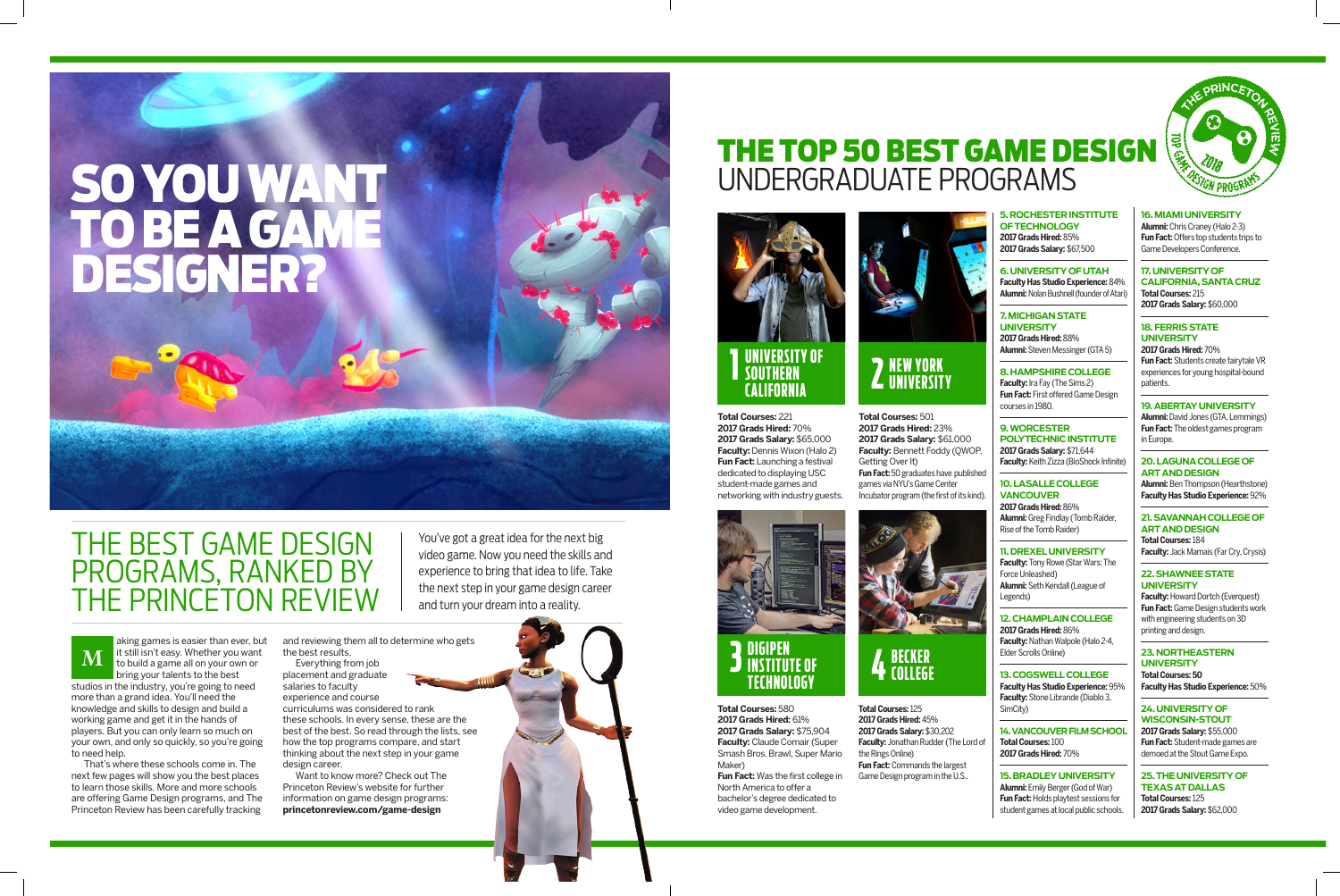## How to Build a Game Design Portfolio TIPS FOR PRESENTING AND PRESERVING YOUR





#### **Be Specific**

There's no one-size-fits-all portfolio. A character or environment artist will focus on very different elements than a UI designer or an AI programmer in their portfolio. You need to research your field and determine what individual employers want to see up-front. That said, there are also some general boxes to check, and showing your work is the biggest one. On top of your own skills, this is a great opportunity to demonstrate how you work with others. Your portfolio pieces should answer the questions employers are likely to ask—questions like these:

ame design is an incredibly competitive field. Practical skills come before pedigree, and people skills aren't far behind because making a game is such a collaborative effort. That makes portfolios incredibly valuable. Your portfolio is the best place to show off your projects and demonstrate your personality. Here are some tips on building yours, straight from professors at some of the top game design schools on these lists. **G**

- What were your goals with this project and did you meet them?
- What problems did you encounter while working on this project and how did you solve them?
- What, specifically, did you contribute to this project? Provide descriptions, asset lists, scripts and other details.
- How long did this project take you? What was your level of involvement throughout?
- Who did you collaborate with on this project? How did you coordinate your efforts?



#### **Be Prepared**

**Faculty:** Andy Welihozkiy (Grand Theft Auto 5, Max Payne 3)

> Many students struggle to put together enough work to flesh out their portfolio. But if you start collecting portfolio pieces early, you'll get in the habit of identifying good pieces and you'll never be short on samples. In fact, you'll have a hard time narrowing them down.

Because you don't want to include everything. In fact, it's better to show two to four superb projects rather than a dozen average ones. You should only show your best work.

If some of your best pieces are class



## HOMEWORK: Risk of Rain 2 How to translate 2D to 3D

Risk of Rain developer Hopoo Games has been chronicling the development of Risk of Rain 2 in a dev blog. They answer technical and gameplay questions from readers, and also break down the challenges they've run into making the jump to 3D.

#### **EXAMPLE:**

Skills and abilities that were fun and exciting in 2D were suddenly useless or overpowered in 3D, especially piercing bullets and movement abilities. Hopoo didn't want Risk of Rain 2 to be a super precision-based game, and they couldn't directly translate the gameplay of the original. Before deciding to work in 3D, they had to make changes and find a new balance.

**READING MATERIAL: http://bit.ly/Risk2Tumblr.**

#### **HOMEWORK:**

Play a few rounds of the original Risk of Rain and identify which abilities would work very differently in 3D, and consider how to adapt them without sacrificing what makes them unique and fun.



#### **26. ACADEMY OF ART UNIVERSITY**

**Total Courses:** 120 **Alumni:** Eli Tuttle (Call of Duty: World War 2)

#### **27. RINGLING COLLEGE OF ART AND DESIGN 2017 Grads Salary:** \$70,000

**28. DEPAUL UNIVERSITY 2017 Grads Salary:** \$56,000 **Fun Fact:** Offers biennial two-week trips to Japan to tour Japanese studios.

**29. SHERIDAN COLLEGE 2017 Grads Hired:** 72% **Faculty Has Studio Experience:** 90%

#### **30. QUINNIPIAC UNIVERSITY**

**2017 Grads Salary:** \$53,000 **Fun Fact:** Has a dedicated lab for virtual and augmented reality testing.

#### **31. KENNESAW STATE UNIVERSITY**

**2017 Grads Salary:** \$56,000 **Fun Fact:** Holds an annual game jam for students.

**32. FULL SAIL UNIVERSITY Total Courses:** 14 **All-Time Grads:** 2,861

**33. NEW JERSEY INSTITUTE OF TECHNOLOGY 2017 Grads Salary:** \$66,200 **Alumni:** James Tichenor (Microsoft HoloLens)

**34. LAWRENCE TECHNOLOGICAL UNIVERSITY Total Courses:** 19 **2017 Grads Hired:** 56%

**35. RENSSELAER POLYTECHNIC INSTITUTE Total Courses:** 45 **2017 Grads Salary:** \$72,000

#### **36. UNIVERSITY OF CENTRAL FLORIDA Faculty Has Studio Experience:** 57% **Fun Fact:** First offered Dame Design courses in 1982.

**37. MARIST COLLEGE Total Courses:** 33 **2017 Grads Salary:** \$78,400

**38. ABILENE CHRISTIAN UNIVERSITY 2017 Grads Salary:** \$60,000 **Fun Fact:** Students are working on a multiplayer VR campus for prospective students.

**39. MARYLAND INSTITUTE COLLEGE OF ART 2017 Grads Hired:** 50% **Alumni:** Brian Martel (Sid Meier's Civilization, Borderlands 2)

#### **40. DAKOTA STATE UNIVERSITY**

**Total Courses:** 31 **Faculty Has Studio Experience:** 66%

**41. CLEVELAND INSTITUTE OF ART**

**42. NEW ENGLAND INSTITUTE OF TECHNOLOGY** 

**43. SACRED HEART UNIVERSITY**

**44. BLOOMFIELD COLLEGE 45. UNIVERSITY OF MICHIGAN-DEARBORN**

**46. CORNELL UNIVERSITY**

**47. EASTERN KENTUCKY UNIVERSITY**

**48. OKLAHOMA CHRISTIAN UNIVERSITY**

**49. MASSACHUSETTS INSTITUTE OF TECHNOLOGY**

#### **50. WESTERN UNIVERSITY**





#### TOP 50 GAME DESIGN UNDERGRADUATE PROGRAMS (CONT)

projects, that's great. But you should aim for more. Continue working on class projects even after you submit them, and polish them until they're professionalgrade. Seek out internships and game jams and other opportunities to gain experience and create portfolio pieces.

And never let your portfolio lapse. Even if you aren't actively looking for a job, you should consistently update your portfolio as you work on bigger and better projects.

**Remember: collect pieces as you go and always show your best work.**